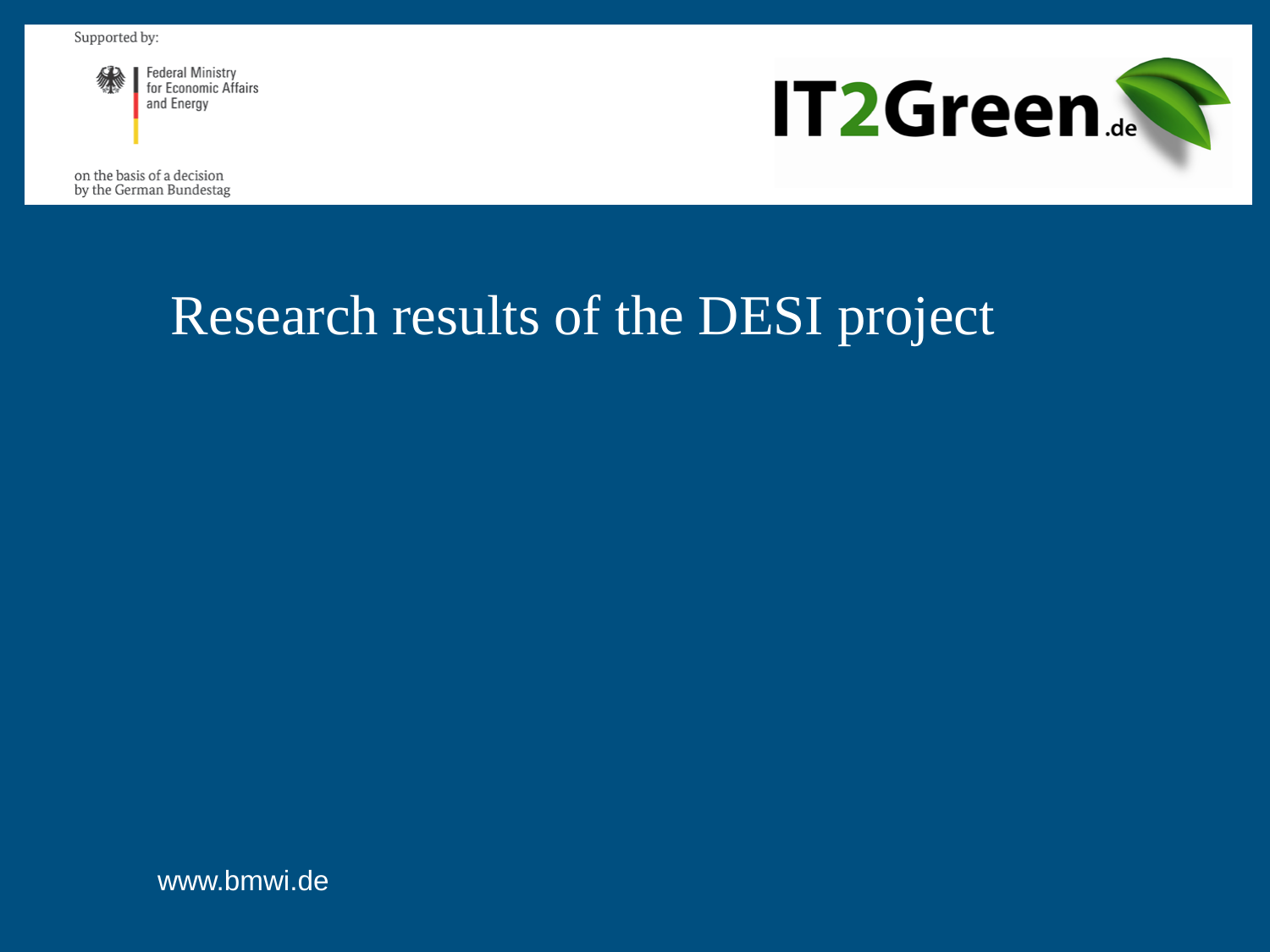

**IT2Green.** 

on the basis of a decision by the German Bundestag

# Project summary

| Project title:    | <b>DESI</b> - End-to-End Energy-Sensitive ICT Production            |
|-------------------|---------------------------------------------------------------------|
| <b>BMWi</b> code: | 01 ME11013A                                                         |
| Term:             | $01/06/2011$ to $30/11/2014$                                        |
| Consortium:       | Deutsche Telekom AG / Telekom Innovation Laboratories               |
|                   | <b>Alcatel-Lucent Deutschland AG</b>                                |
|                   | Cisco Systems (JouleX GmbH when the project started)                |
|                   | Konrad Zuse Centre for Information Technology Berlin                |
|                   | Power and Air Condition Solution Management GmbH & Co.<br><b>KG</b> |
| Project director: | Dr. Heiko Lehmann, Deutsche Telekom AG                              |
| Website:          | www.desi-it2green.de                                                |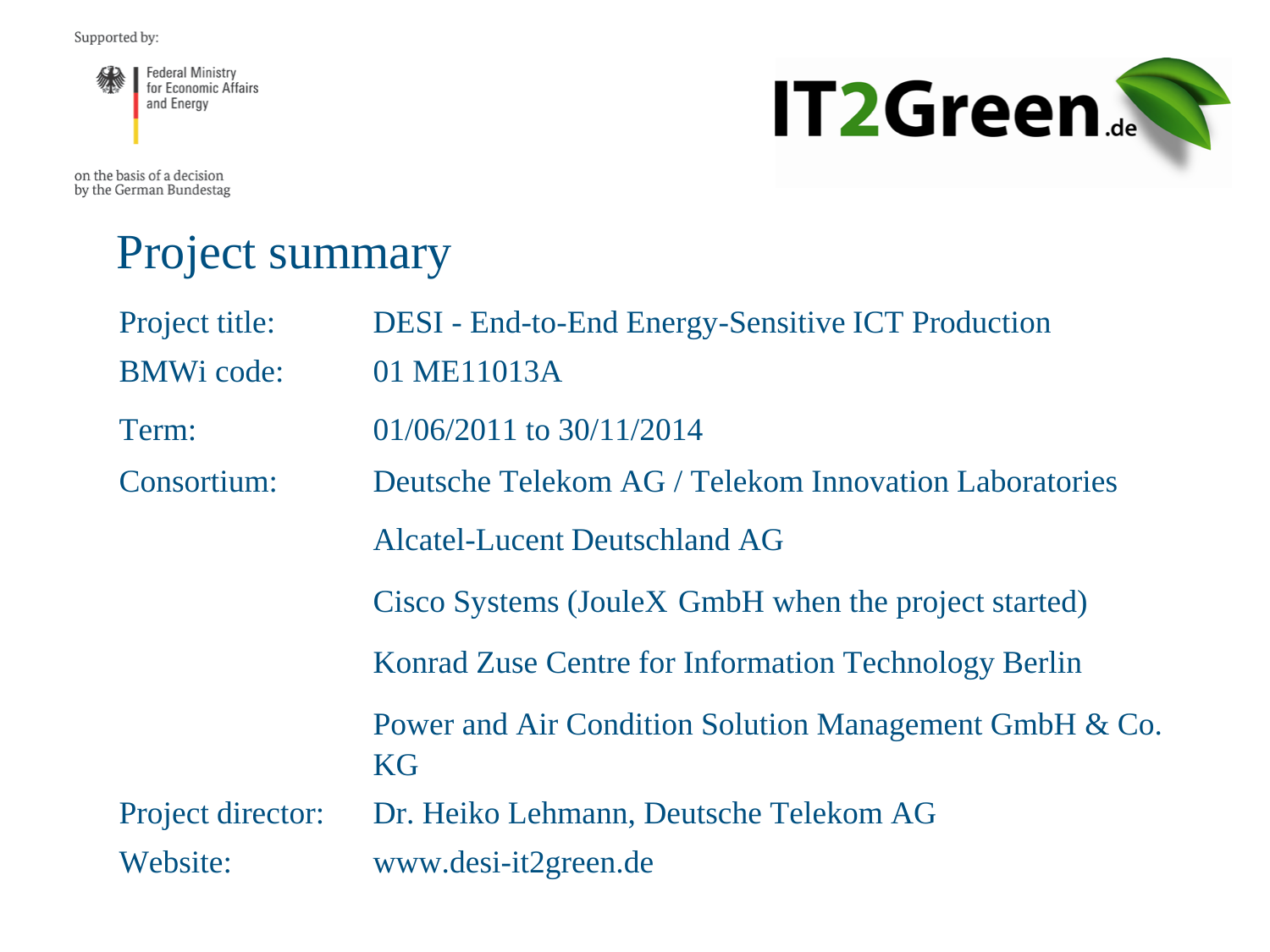

**IT2Green.** 

on the basis of a decision by the German Bundestag

#### Research topics

The DESI project has three main areas:

- Load-dependent operation of individual hardware elements: Measurement of power consumption and implementation of power management of individual network elements (such as routers)
- Load-dependent operation of the telecommunications network: The supply chain of ICT services is integrated across all elements under the conditions of stable and quality-assured network operations
- Controllability of individual consumers: A unified control system for ICT elements and energy storage is developed and implemented as an example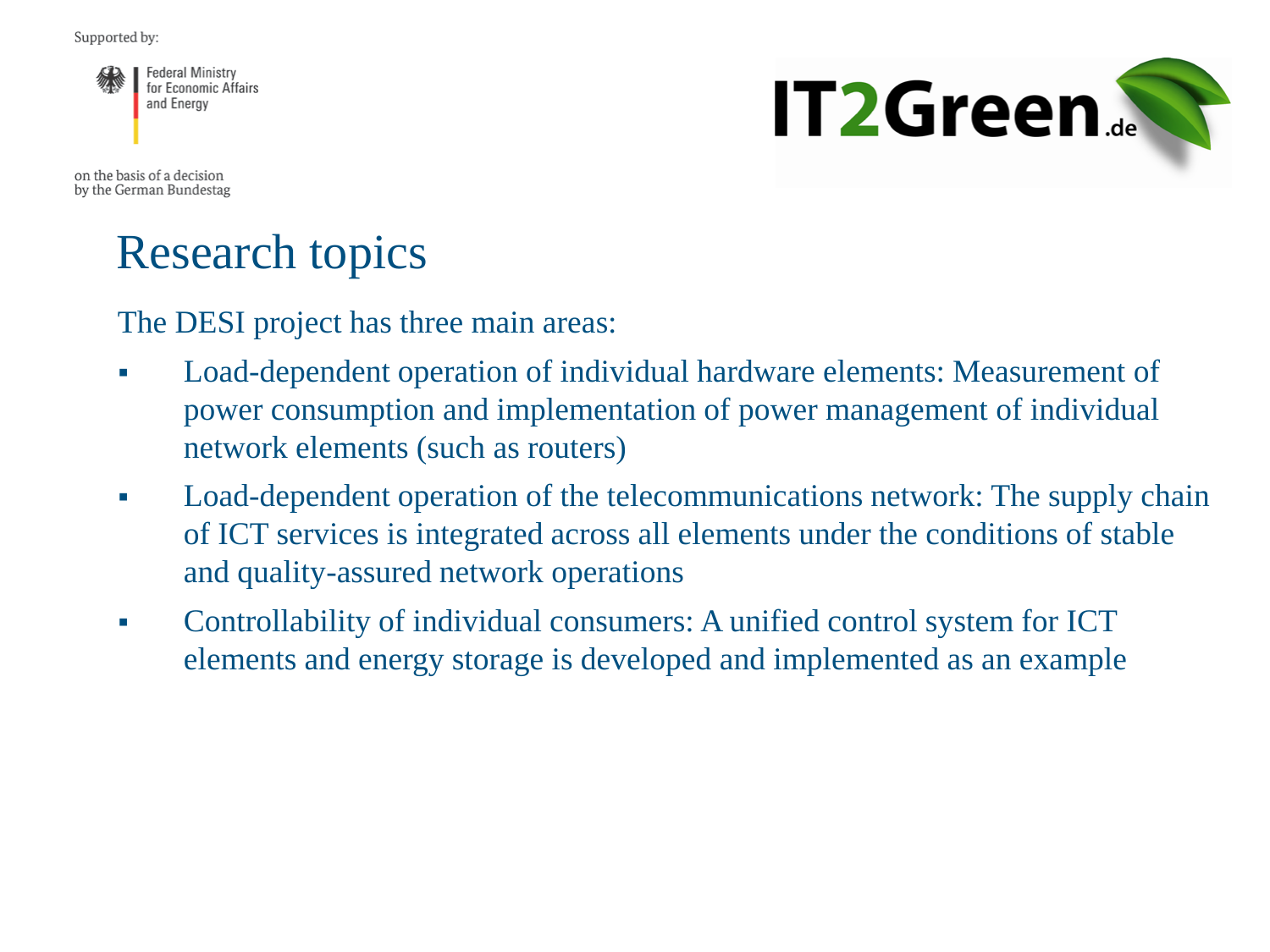

on the basis of a decision by the German Bundestag



### Energy demand analysis for OTN switches

The power consumption of the Alcatel-Lucent OTN switches 1830 PSS-64 and 1830 PSS-36 was analysed

- These network elements transfer 3.8 terabit/s and have power consumption of 2.1 W per Gbit/s. This means they are already among the most energy-efficient products in their class
- However: In full load operation, the 1830 PSS-64 must dissipate the heat output of 11.5 kW over an area of just 0.15 m². This creates significant cooling and space requirements, since only every 9th rack can be fitted

Conclusion:

- Sharply rising power density in network elements due to ongoing miniaturisation of integrated circuits
- Load-adaptive operation and cooling optimisation are still technical requirements and also have substantial potential for energy savings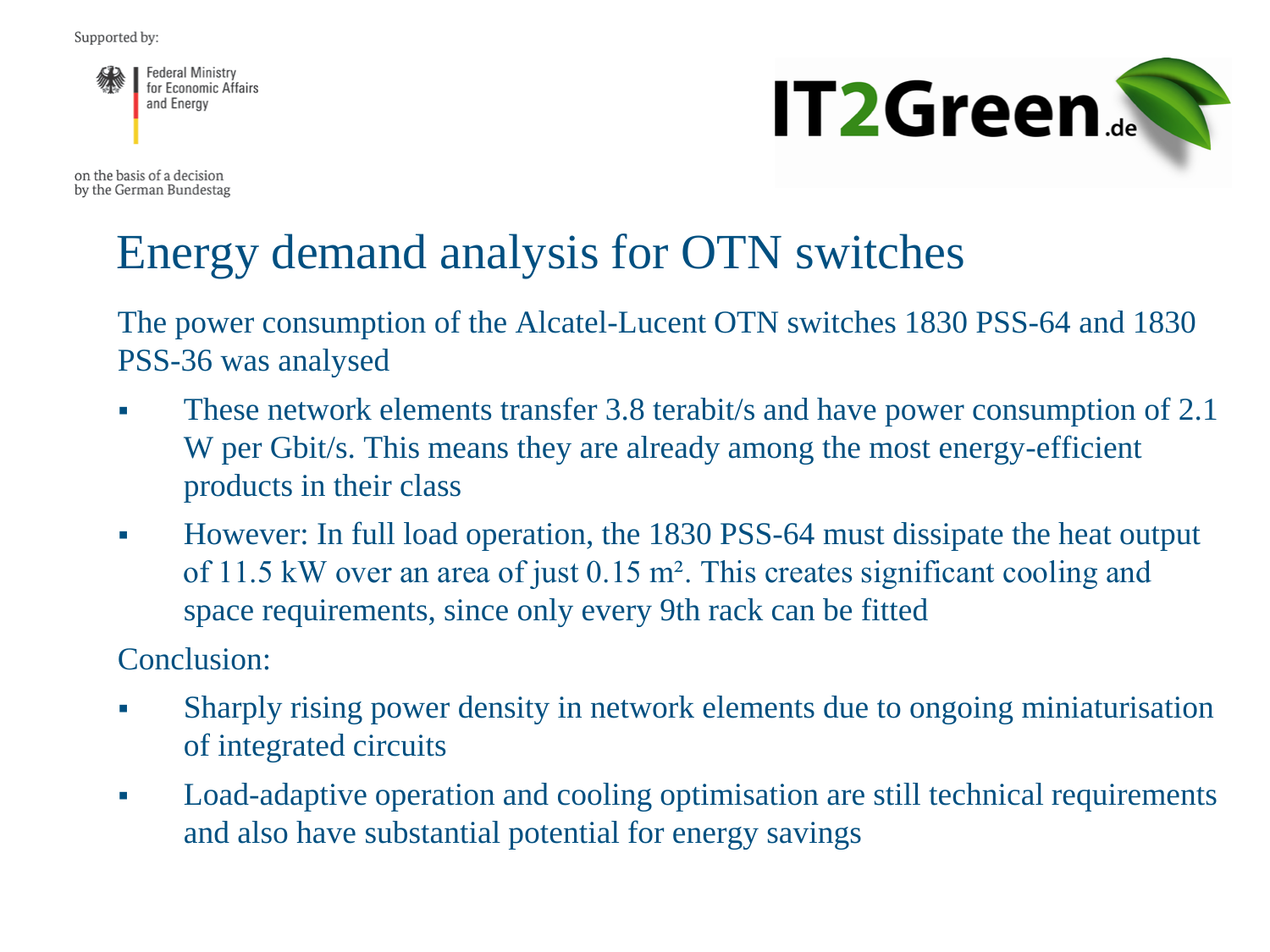**Federal Ministry** for Economic Affairs and Energy

**IT2Green...** 

on the basis of a decision by the German Bundestag

### Power consumption optimisation with OTN switches

Optimisation of the fan control temperature through capacity-related adjustment of the fan speed:

(Savings per configuration 50–300 watts)

Sleep mode on I/O cards:

- Almost 100% savings through low-power mode
- However, it must be ensured that the module software can be operational again with sufficient speed

Sleep mode for optical ports on I/O cards:

 Very complex design and architectural proposals for energy conservation for future generations of products have been developed in the project

Sleep mode for port groups on I/O cards:

- Power Save mode (powering off) for port groups through hardware extensions
- Approx. 20 watt savings per port group on the demonstrator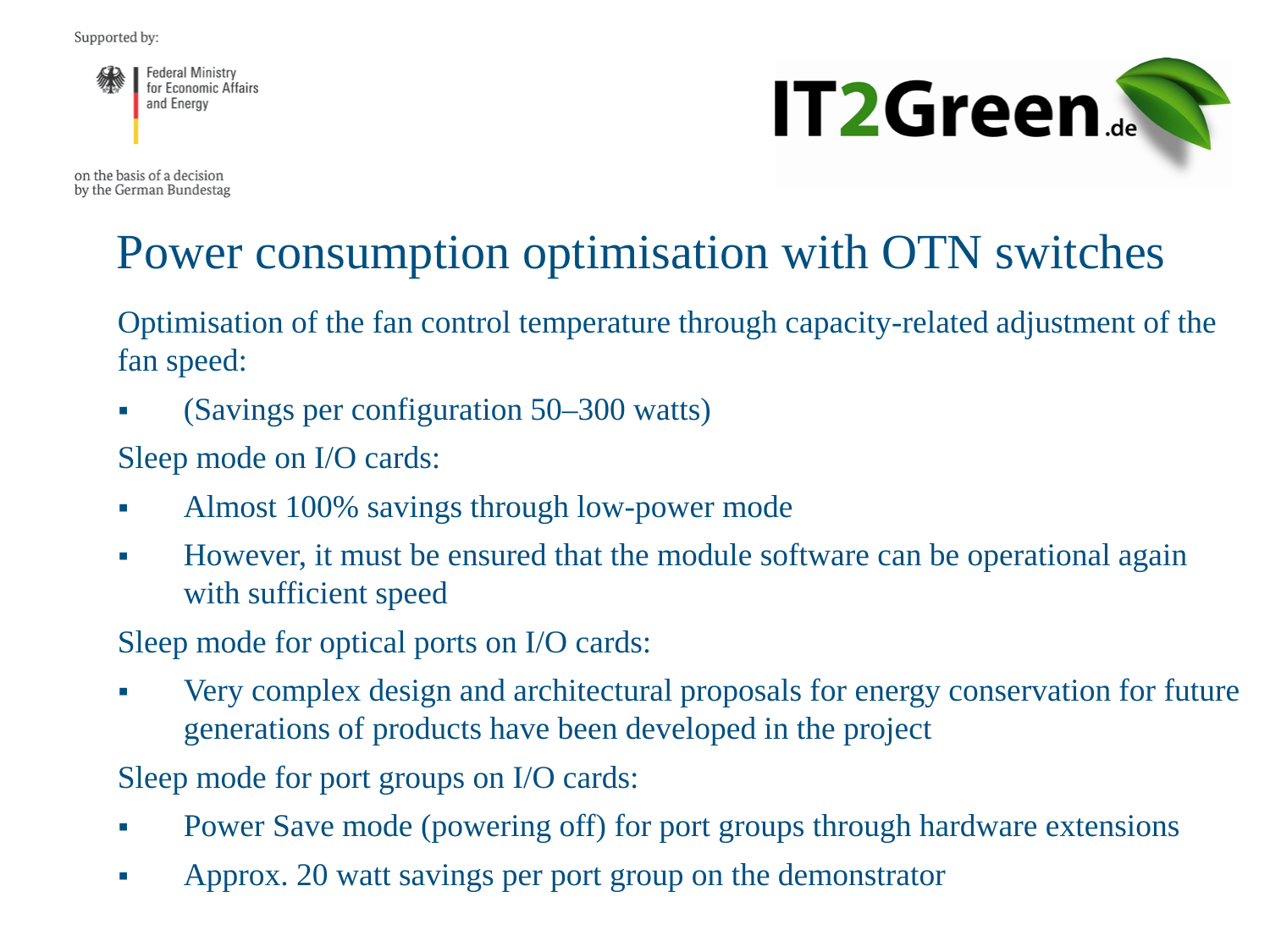**Federal Ministry** for Economic Affairs and Energy

on the basis of a decision by the German Bundestag



#### Power consumption optimisation with OTN switches

Adaptive voltage scaling for switching ASICs:

• Reduction of leakage current with high transistor density by adaptive voltage adjustment (voltage scaling / undervolting)

Energy-saving modes on embedded control processors:

- Finding: Large differences with different processor architectures (Intel, PowerPC, ARM)
- Measures make sense for central processors with greater processing power on which control software is operated, for example
- Embedding the control processor power management into existing software modules (Linux CPU freq driver)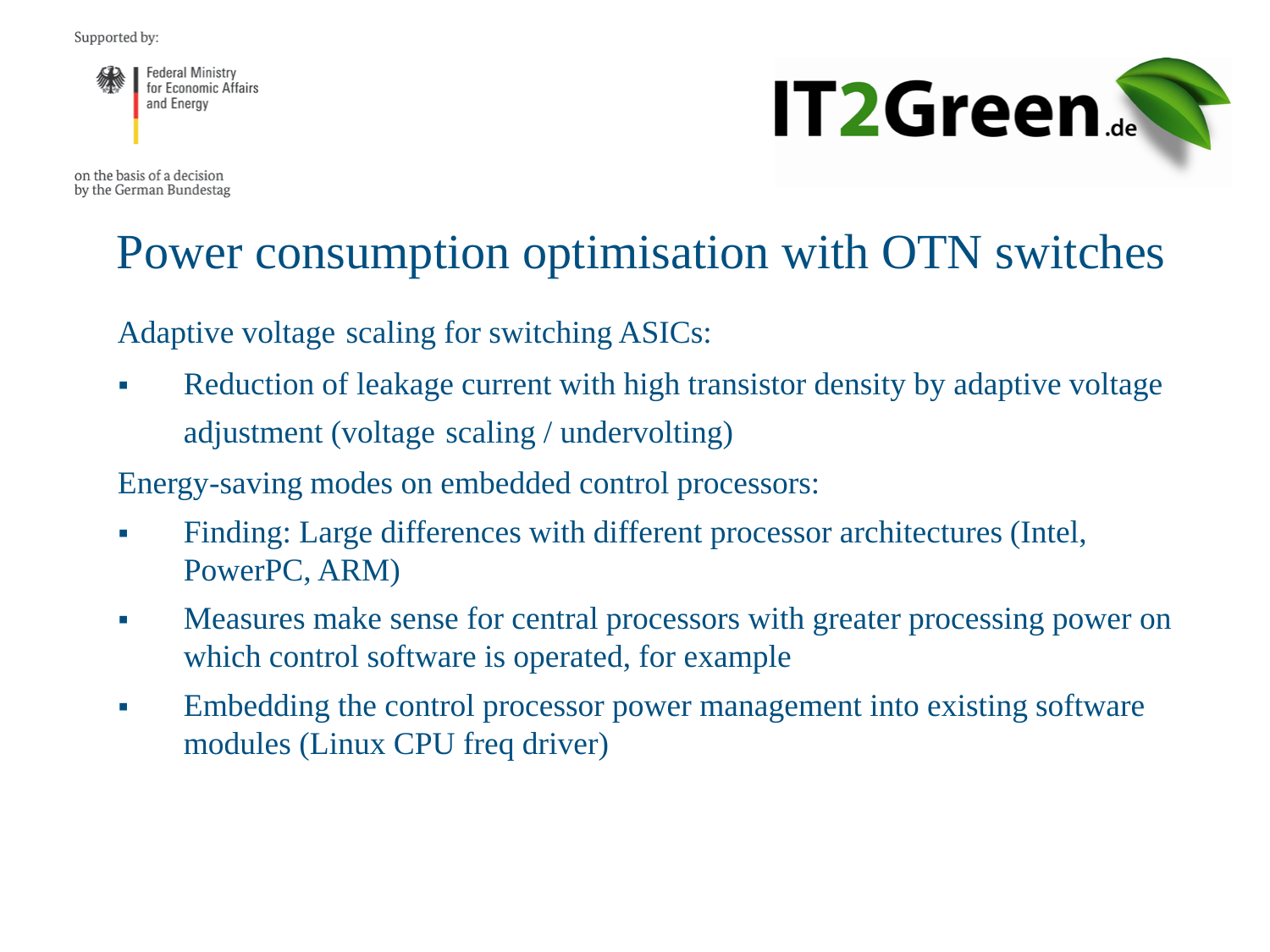**Federal Ministry** for Economic Affairs and Energy

on the basis of a decision by the German Bundestag



### Energy efficiency through optical bypasses

- Through a telecommunications network topology optimised with optical bypasses, cost and energy savings of up to 50% could be achieved
- In order to limit the IP transit traffic in transit routers, dynamic use is made of direct router-to-router connections in the optical network, so-called optical bypasses, which achieve savings in two ways:
	- 1. Due to the average reduction in expensive router ports
	- 2. Through the use of the energy-efficient optical transport network (OTN)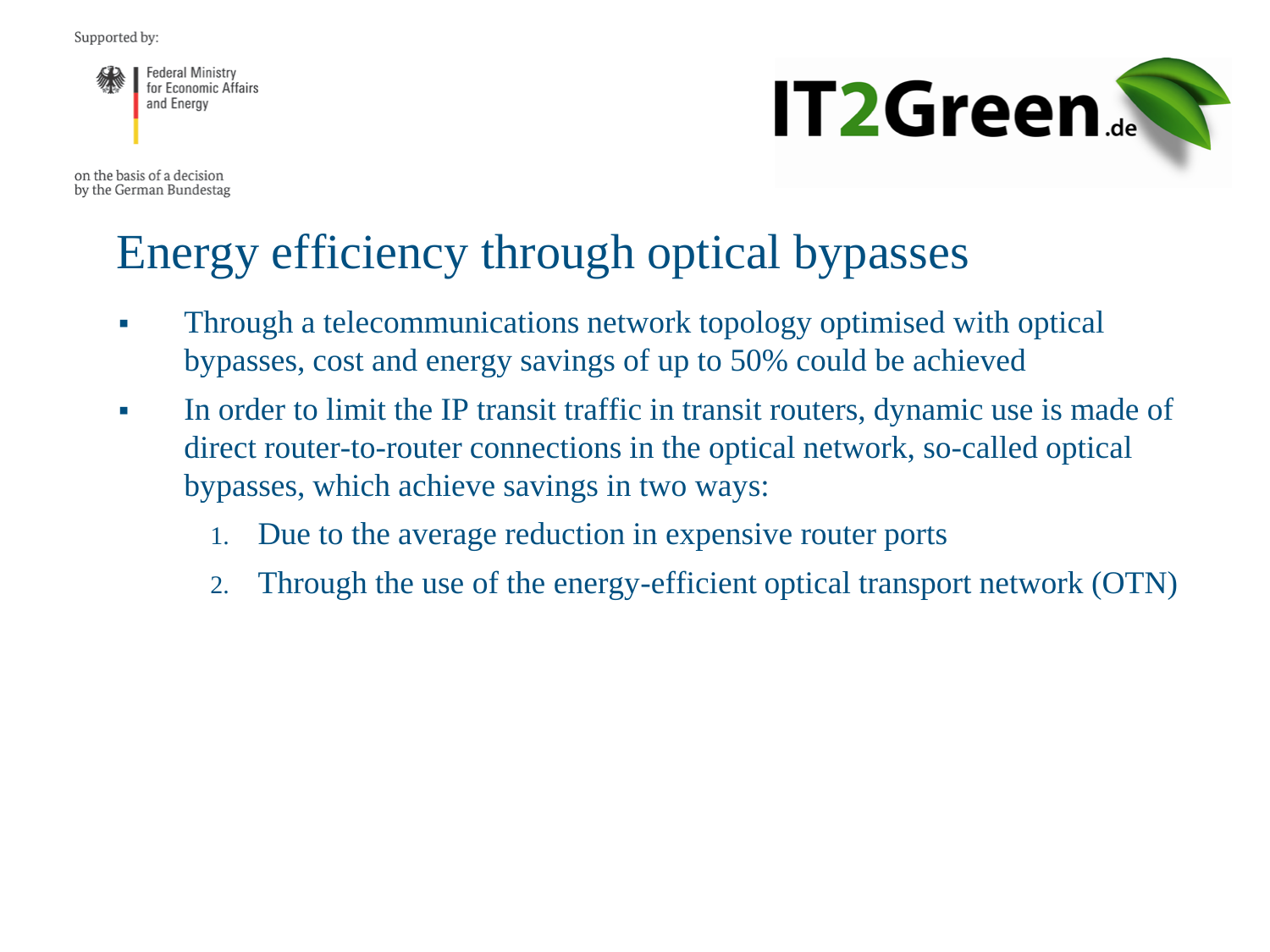

on the basis of a decision by the German Bundestag



#### Control of load-adaptive operation

Development of a demonstrator for continuous control of all network elements, in particular for the shutdown of selected network elements during the night:

- A network element energy-optimised on the module, system and network level, including certification
- Activation of storage capacity in the UPS of the telecommunications network using an ICT system (production grade)
- The WAN communication-enabled local Power Efficiency Management solution, applied to local area networks
- New energy consumption models in ICT networks, computation of optimal dynamic configurations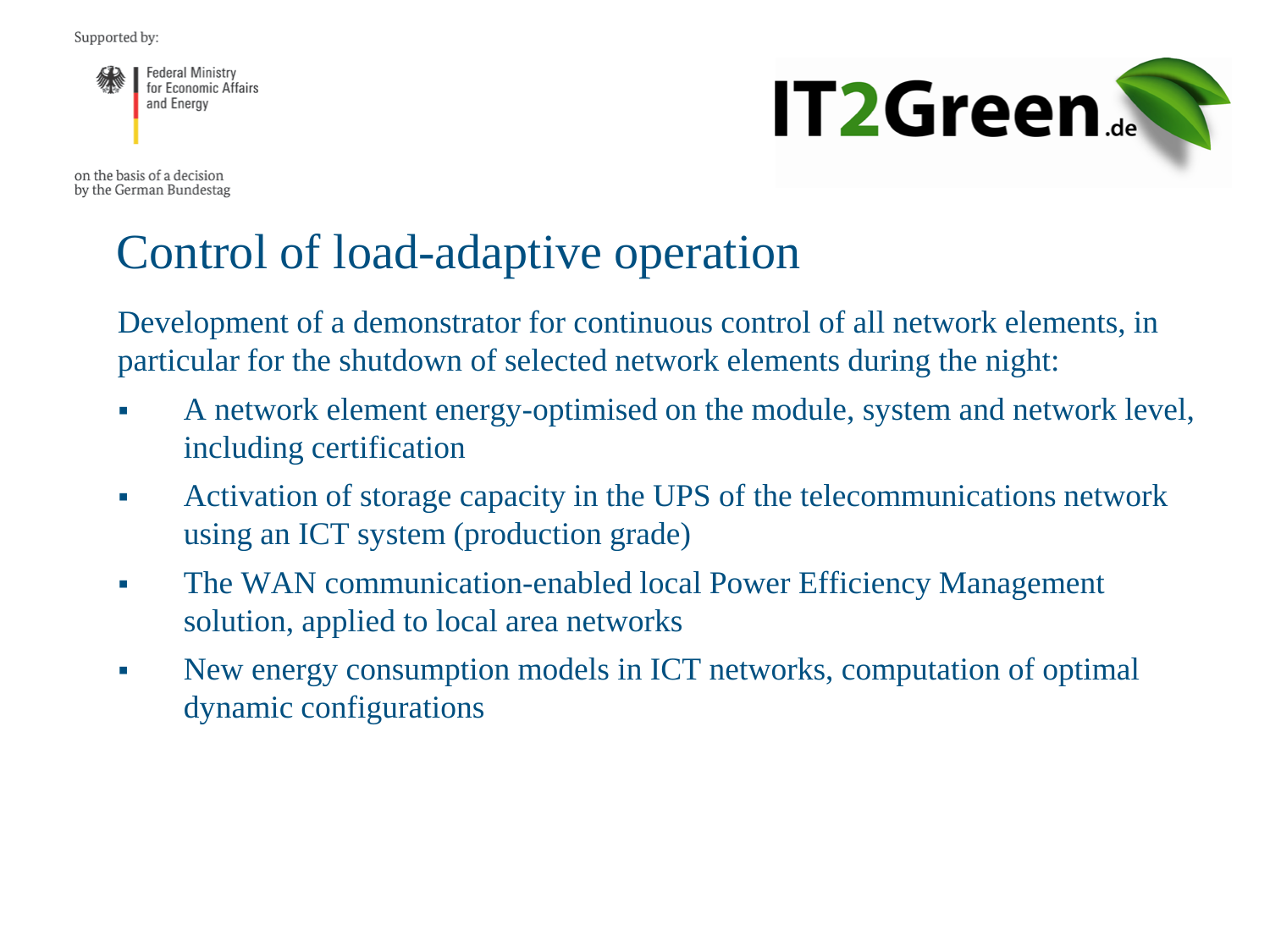

on the basis of a decision by the German Bundestag



# Calculation of potential savings

A hierarchical network model was developed for Germany, and the energy requirements of the individual network levels and potential savings through loadadaptive mode were calculated:

- End-user networks: 42,000 GWh annually about 30% savings possible
- Access networks: 800 GWh annually about 20% savings possible
- Aggregation networks: 260 GWh annually about 2% savings possible
- Core networks: 120 GWh annually about 20% savings possible

The energy savings are achieved in particular by reducing the electricity needs of approximately 40% of all telecom network nodes, especially from midnight to approx. 9 AM.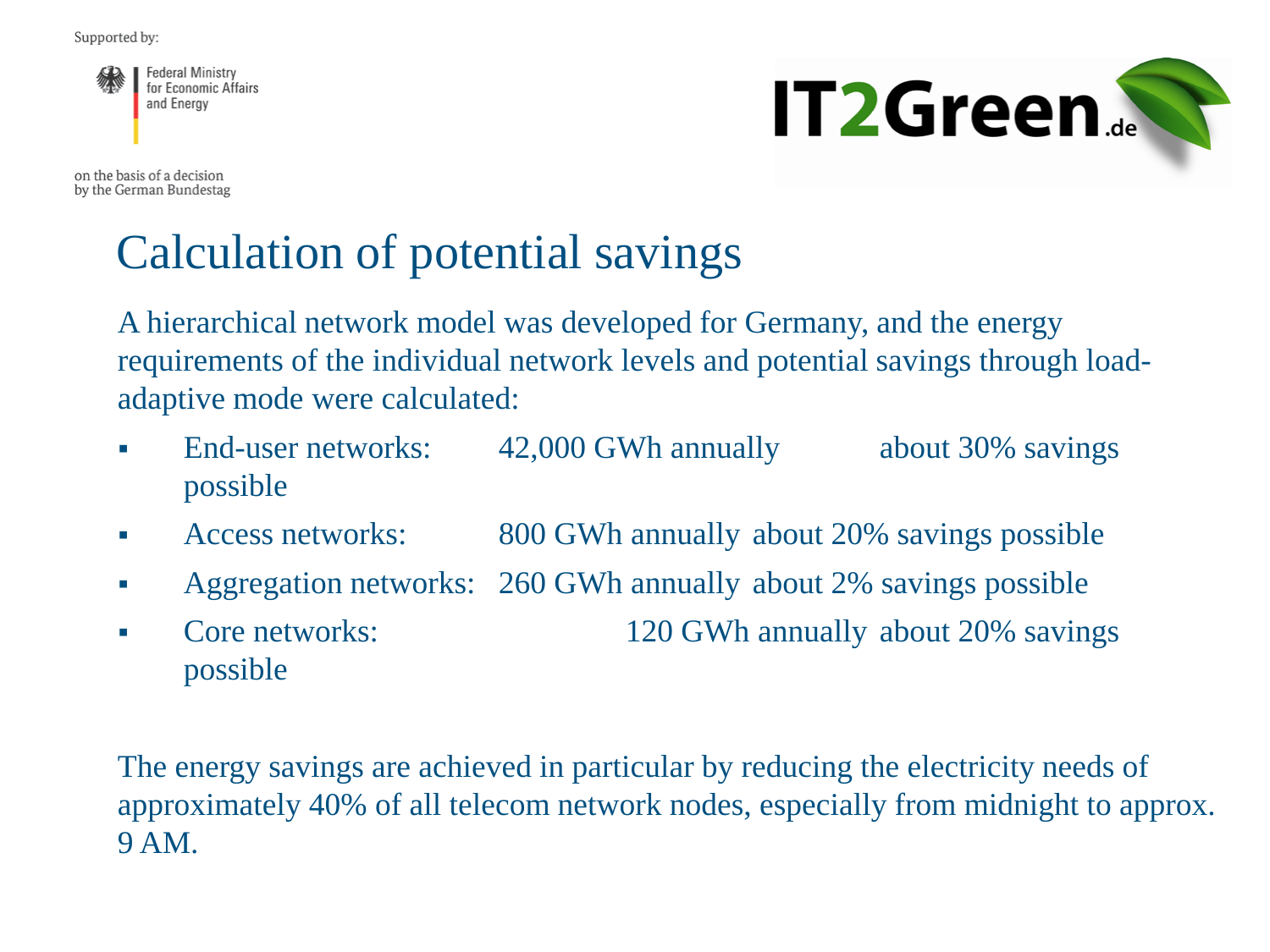**Federal Ministry** for Economic Affairs and Energy

**IT2Green...** 

on the basis of a decision by the German Bundestag

# Making use of the results

In the short term:

- Product range of network elements: Energy-optimised 1830 PSS-36 and 1830 PSS-64 systems are commercially available
- Product range Power Efficiency Management solution: Use of the existing solution in the service provider network area, incl. specific extensions from the cloud
- Roll-out of selected derivatives of the DESI storage controller: Peak demand management, network fee reduction
- Various standardisations in the area of "load-dependent operation"

In the medium term:

- Energy savings through load-dependent network operation in approx. 8 years
- Joint optimisation and control of WDM/OTN and IP networks is still difficult (Software Defined Networking promises a solution here)